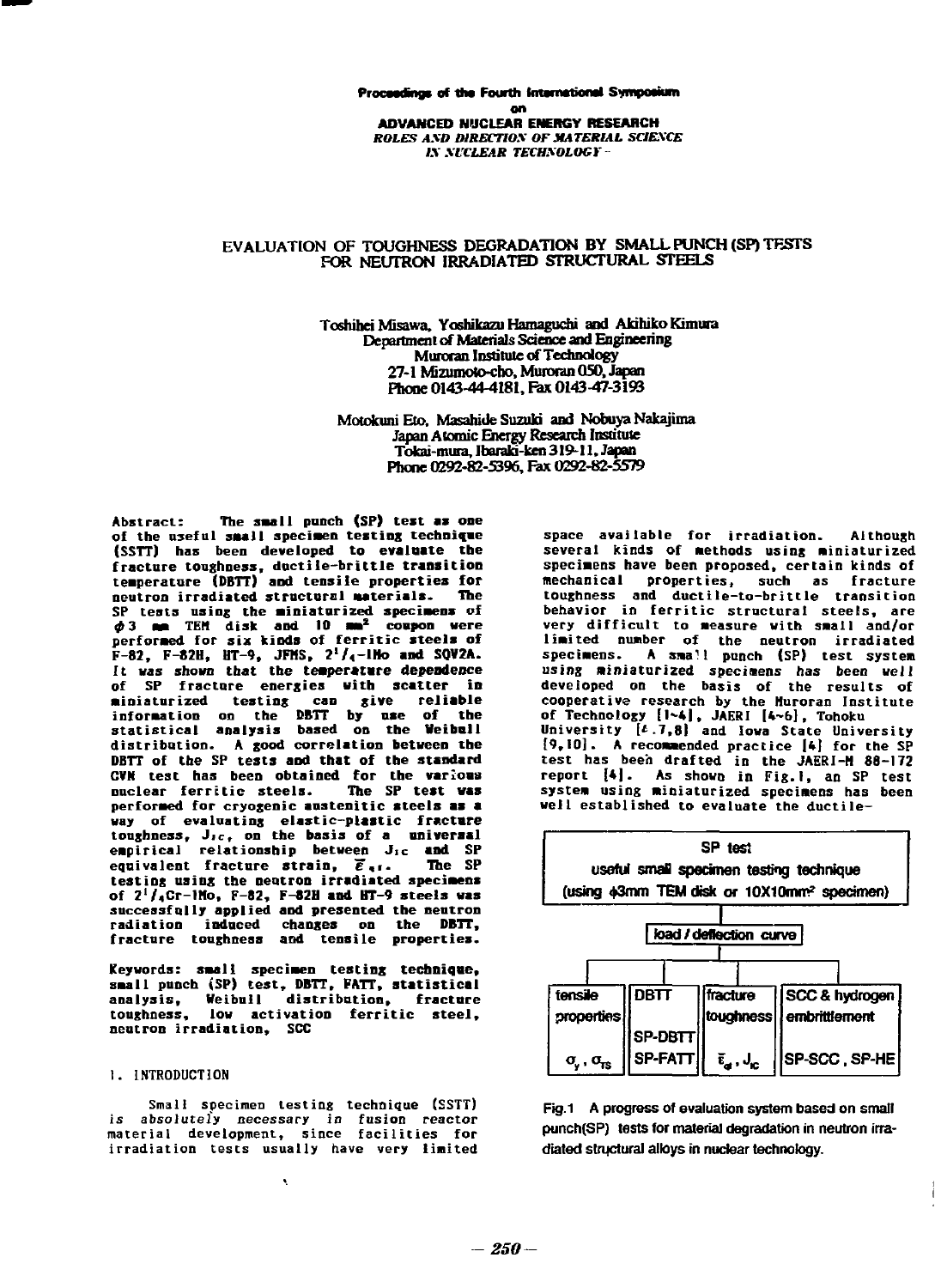**brittle transition temperature (DBTT) for irradiated ferritic steels jI,3,5,6,9,!0|, the**  irradiated ferritic steels 1I 35b9 JOI, lhe **fracture toughness for austenitic 121 and ferritic (5~8,I4,I5| steels and advanced ceramics |I5|, the tensile properties |5,I4,I5|, the susceptibility of stress**  15.14.151. lhe susceplil;ility of stress **corrosion cracking (SCO and hydrogen**  corrosion cracking (SCC and hydrogen **embrittlement in candidate structural steels**  cmbrittlcment in candidale slruclural sleels **11 1,12} and intermetal1ic compound 1131\***  111.121 and inlermetallic compound 1131. fracture toughness for austenitic [2] and<br>ferritic {5~8,14,15} steels and advanced<br>ceramics {15}, the tensile properties

**In this paper, recent developments in SP**  ln lhis paver. recenl developments in SP **testing have been reviewed, with the focus on**  testing have been reviewed, with the focus 00 **the authors' work between MIT and JAERI.**  the authors' work bctween HIT and JAERI\_

## **2. EXPERIMENTAL**  2. EXPERI ENTAI.

**The materials used for the SP tests of**  The malerials used for the SP tests of **DBTT evaluation were six kinds of normalized**  D8T1' evalualion were six k.nds of normaJ ized **and tempered ferritic steels, i.e. two low**  and tempered ferritic steels. i.e. two low activation ferritic steels of 8Cr-2W-V **(F-82) and 8Cr-2W-V-Ta (F-82H), two conventional**  and 8Cr-2W-V-Ta (F-82H lwo conventional **steels of 12Cr-lMo-W-V (HT-9) and 9Cr-2Mo-lNi-**stccls of 12Cr-IHo-W-Y {H1'-9 and9Cr-2Ho-INi-**V-Nb (JFMS), two low alloy steels of 2'/,-IHo**  Y-Nb (JFHS), two low alIoy steels of l' /..-IHo **and long-term aged nuclear pressure vessel**  and long-term aged nuclear pressure vessel **material SQV2A (SA533B cl.2). Chemical**  material SOY2A (SA533B c1.1). Chemical **compositions and heat treatment conditions are**  compositions and heat treatment conditions are **summarized in Table 1. Fracture toughness and**  summarized in Table 1\_ Fracture toughness and **equivalent fracture strain by the SP tests**  equivalenl fracture strain by the SP tests **were evaluated for neutron-irradiated**  were evaluated for neutron-irradiated ferritic structural steels of 2'/<sub>4</sub>-IMo, F-82 **and F-82H, and four kinds of austenitic**  and F-82H, and four kinds of austenitic **structural steels in nuclear fusion apparatus**  structural steels in nuclear fusion apparatus **at cryogenic temperatures. Chemical**  al cryogenic temperatures\_ Chemical **compositions and mechanical properties of the**  compositions and mechanical properties of the **austenitic steels are given in the previous**  austenitic steels are given in the previous

paper  $\{21.$  Two kinds of specimens for the SP<br>tests were fabricated,  $10x10 \text{ mm}^2$  coupons, 0.5<br> $\{2,13,16\}$  or 0.25 mm  $\{1,5,11,12\}$  thick and 3<br>mm in diameter TEM disks with 0.25 mm<br>thickness  $\{1,3,6\}$ . Some of were cut from the standard Charpy V-notched (CVN) specimens which had already been tested. The SP tests were performed over a range of test temperatures from liquid nitrogen to 473 **K**  $\{1, 3.5, 6, 13, 16\}$  and at 4.2 K  $\{2\}$ . The SP fracture energy necessary for macroscopic **cracking was taken** *as* **the area under the load**  cracking was taken as the area under the load **versus deflection curve up to the sudden drop**  versus deflectioo cnrve up to the sudden drop **of load.** The equivalent fracture strain,  $\overline{E}_{\text{eff}}$ , for evaluation of elastic-plastic fracture **toughness, Jic, was obtained (2,3,61. The apparatus and SP testing were described previously 11-4). Neutron irradiation was performed in Japan Research Reactor-2 (JRR-2) to a neutron fluence of 2 x 10 <sup>2</sup> <sup>3</sup> n/m2 (E>l MeV) at 573 K for 2''/i-lHo steel 15) and a neutron fluence of 1.2 x 10'\* n/m2 at 600 K for F-82, F-82H and HT-9 steels |6l,**  for F-82. F-82H and H1'-9 steels 16). **respectively. The SP tests on irradiated specimens were conducted in the Tokai Hot**  respectively The SP tests on irradiated specimens were conducted in the Tokai Hot **Laboratory using an Instron-1361 creep-fatigue**  Laboratory uSing an Instroo-13b1 creep-fatigue testing machine in the temperature range from **113 K to 300 K. A hardened steel ball of 2.4**  113 K to 300 K. A hardeoed steel ball of 2\_4 mm diameter was used for punching coupon type specimens, and a 1 mm diameter ball for 3 mm **diameter disk type specimens [4]. All SP**  diameter disk type specimens 141. ^!I SP tests for the irradiated specimens were performed at a crosshead speed of 8.3 x 10<sup>-3</sup> **mm/s.**  \_/s. paper [2]. Two kinds of specimens for the SP<br>tests were fabricated,  $10x10 \text{ mm}^2$  coupons, 0.5<br>[2,13,16] or 0.25 mm [1,5,11,12] thick and 3<br>mm in diameter TEM disks with 0.25 mm<br>thickness [1,3,6]. Some of these specimens toughness, J<sub>1c</sub>, was obtained [2,5,6]. The apparatus and SP testing were described<br>previously [1~4]. Neutron irradiation was<br>performed in Japan Research Reactor-2 (JRR-2) to a neutron fluence of 2 x  $10^{23}$  n/m<sup>2</sup> (E)|<br>MeV) at 573 K for 2<sup>;</sup>/<sub>4</sub>-lMo steel [5] and a<br>neutron fluence of 1.2 x 10<sup>24</sup> n/m<sup>2</sup> at 600 K

| Alloy                      |                    | Si   | Mn | P                             | Ni | Cr                                  | Mo  | Сu               | W              | v      | Тa                       | Nb                       | N      |
|----------------------------|--------------------|------|----|-------------------------------|----|-------------------------------------|-----|------------------|----------------|--------|--------------------------|--------------------------|--------|
| $F - 82$                   | $0.100 \quad 0.17$ |      |    | $0.49$ 0.003 0.002 0.05       |    | 7.52 tr.                            |     |                  | 2.19           | 0.19   | $\sim$                   | ٠                        | 0.0018 |
| $F-82H$                    | $0.093$ $0.09$     |      |    | $0.49$ $0.005$ $0.001$ $0.01$ |    | 7.65                                | tr. | ۰                | 1.98           | 0.18   | $0.038 -$                |                          | 0.0019 |
| $HT-9$                     | $0.20 \quad 0.21$  |      |    | $0.52$ 0.008 0.010 0.52       |    | 12.24 1.03                          |     |                  | 0.48           | 0.29   | $\hat{\phantom{a}}$      | $\hat{\phantom{a}}$      | 0.0063 |
| JFMS                       | 0.05               | 0.67 |    |                               |    | $0.58$ 0.009 0.006 0.94 9.85 2.31 - |     |                  | $\blacksquare$ | 0.12   | $\overline{\phantom{a}}$ | 0.06                     | 0.0056 |
| $2'$ / <sub>2</sub> Cr-1Mo | 0.14               | 0.08 |    | $0.54$ $0.09$ $0.09$ $0.12$   |    | 2.36 1.04                           |     | 0.09             | $\sim$         | $\sim$ |                          | $\overline{\phantom{0}}$ |        |
| SQV2A                      | 0.15               | 0.25 |    | $1.32$ 0.008 0.002 0.65 0.12  |    |                                     |     | $0.49$ $0.007$ - |                |        |                          | -                        |        |

Table 1 Chemical compositions (mass%) and heat treatments of the materials used

| Alloy         | Normalizing              | Tempering                                  | Microstructure                                                    |
|---------------|--------------------------|--------------------------------------------|-------------------------------------------------------------------|
| $F-82$        | 1183 K 0.5h              | 983 K 2h                                   | Tempered martensite                                               |
| F-82H<br>HT-9 | 1313 K 0.5h<br>1273 K 2h | 1013 K 2h<br>(1043, 973, 873, 773)K 2h     | Tempered martensite<br>Tempered martensite plus $\delta$ -ferrite |
| JFMS          | 1323 K 0.5h              | 1048 K 1h, 773 K 1000h                     | Ferrite/tempered martensite                                       |
| $2^1$ .Cr-IMo | 1183 K 5h                | 923 K 6h +<br>958 K 22 $h$ (post weld H.T) | Bainite with a small amount of<br>pro-eutectoid ferrite           |
| SOV2A         | As-received              | 888 K 45h (SR)<br>$SR + 723 K 3000h$       |                                                                   |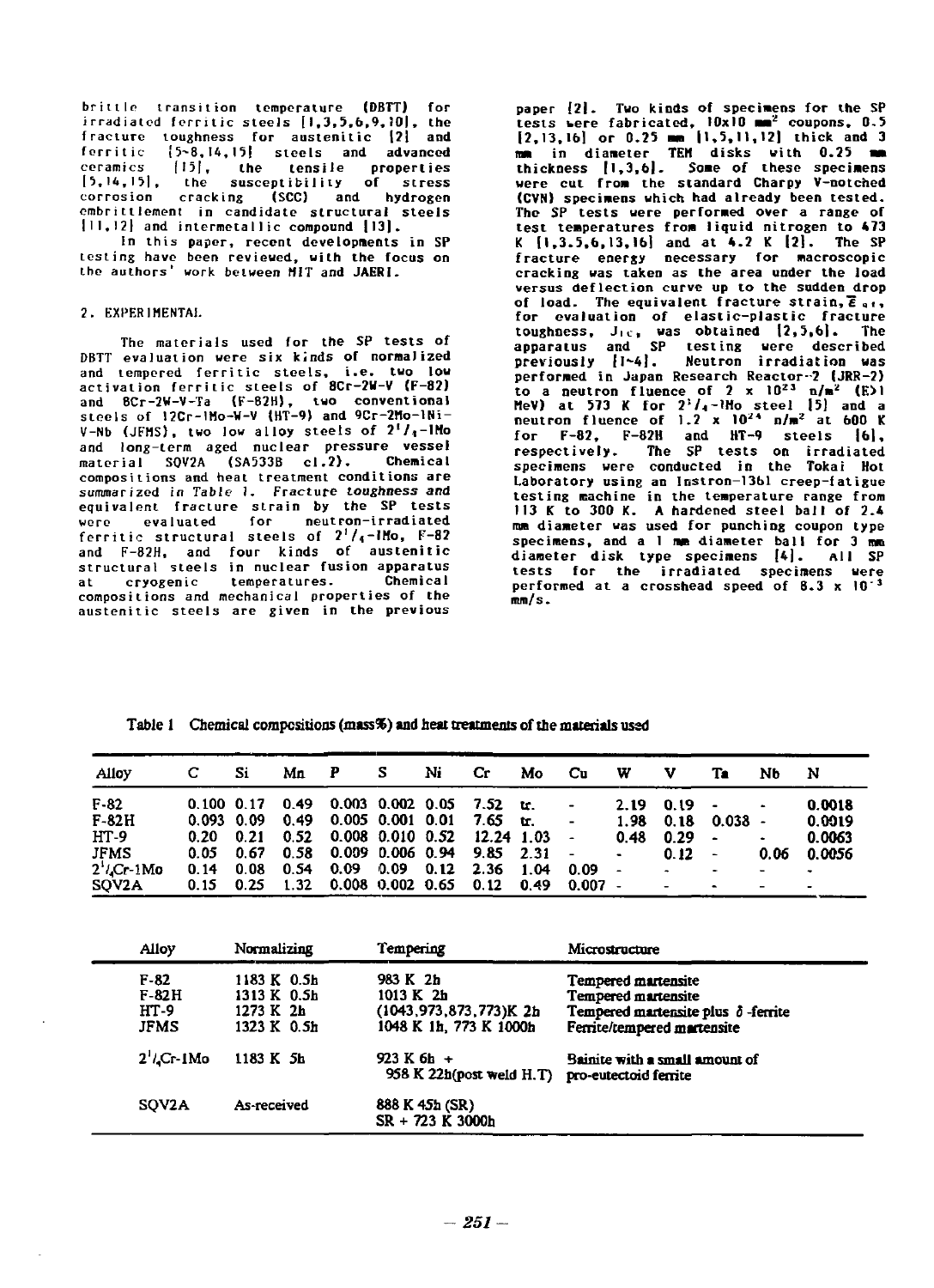**3. RESULTS AND DISCUSSION**  3. RESULTS ANO 01SCUSS10N

# **3.1 Load-deflection Curve**  3.1 Load-deflection Curve

# **3.1.1 Tensile Properties**  3.1.1 Tensile Properties

**Typical load-deflection curves for**  $2^{1}/4$ **-IHo steel before and after irradiation are**  JHo steeJ before and after irradiatioo are **shown in Fig.2 15]. The load-deflection**  shown in Fig.2 151. The load-deflection **curves shifted upwards after irradiation,**  cu1'ves shifted upwa1'ds after irradiation. **indicating hardening caused by irradiation.**  indicating ha1'dening caused by irradiation. **Changes in tensile properties and SP-related**  Changes in tensile properties and SP-reJated values caused by irradiation are compared to show the correlation among these values.<br>Figures 3(a) and (b) [5] show the strength **parameter correlation in terns of yield (0.2Z**  parameter co1'relation in ter.s of yield (0.2% off-set) and ultimate tensile stress,  $P_r/t_0^2$ **and P..,/t<sup>0</sup> <sup>2</sup> were selected as the SP-related**  and P. /to' were seJected as the SP-related **values corresponding to yield and ultimate**<br>tensile stress, where t<sub>0</sub> is the initial<br>thickness of the SP specimen and P, and P<sub>max</sub> are defined as shown in Fig.2. There is a **clear correlation among these strength parameters, indicating that irradiation caused**  clear correlation aMOng these strength parameters. iodicating tnat irradiation caused **shifts along this band.**  shifts along this baod. values corresponding to yield and ultimate<br>tensile stress, where t<sub>o</sub> is the initial<br>thickness of the SP specimen and P, and P<sub>mas</sub>

**By contrast, ductility parameters in**  6y cootrast, ductility para.eters in terms of elongation from tensile tests did not have a good correlation with any of the SPrelated values even though some corrections were attempted from the point of compliance of the testing apparatus. Values of the ratio<br>δ<sub>υ</sub>/t<sub>0</sub> or δ\*/t<sub>0</sub> (see definition in Fig.2) as a function of corresponding tensile elongation<br>were apparently not correlated with each other **were apparently not correlated with each other 151.** Nevertheless, it is to be noted that the changes in the ratio  $\delta^* / t_0$  and elongation **caused by irradiation coincide well with each**  caused by irradiation coincide well wittl each **other. That is, slopes of the lines connecting the data points on the same**  other. That is, slopes of the lines connect ing the data points 00 tbe sallc material before and after irradiation were all<br>nearly equal. **nearly equal.** 



**Deflectio n**  Deflection

Fig.2 Schematic illustrations of load**def lection curves for** *2] /t-ltio* **steel before and after irradiation (573 K, 2xl0<sup>2</sup> <sup>3</sup> n/m<sup>2</sup>, E > 1 HeV), and designation of the SP-related**  mechanical property parameter. deflection curves for  $2^1/\sqrt{-1}$ Ho steel before<br>and after irradiation (573 K, 2xl0<sup>23</sup> n/m<sup>2</sup>, E ><br>1 MeV), and designation of the SP-related



**Fig.3** Strength parameter correlation for the yield 0.2% off-set (a) and the ultimate<br>tensile\_strength (b). The\_definitions\_for\_the\_ **SP test-related parameters are shown in Fig.2.**  SP EesE-rel ated parameters are showa i n Fiz-2.

### **3.1.2 Fracture Toughness**  3.1.2 Fracture Tougboess

Basic idea to expect the value of **elastic-plastic fracture toughness, J<sub>ic</sub>, from b...** a specimen as small as φ3 mm TEM disk or  $10x10$  am<sup>2</sup> size lies in the fact the J<sub>1c</sub> should<br>have a clear relationship with biaxial<br>equivalent fracture strain,  $\bar{e}_{av}$ , Mao et al.<br>[7,8] tested for ferritic steels at room<br>temperature and authors [2] tested for austenitic steels at 4.2, 77 and 293 K assumed the following equations to calculate  $\overline{\epsilon}$ <sub>91</sub>. 10x10  $\text{nm}^2$  size lies in the fact the J<sub>1c</sub> should have a clear relationship with biaxial equivalent fracture strain.  $\bar{t}$ ,  $\bar{t}$ ,  $\bar{t}$ ,  $\bar{t}$  and  $\bar{t}$  for ferritic steels at room temperature and authors

$$
\vec{E}_{q,t} = \ln_{q,t} (t_0 / t^*)
$$
\n
$$
= \beta ( \delta^*/ t_0 )^4
$$
\n(1)

where t<sub>o</sub> is the initial thickness,  $t^*$  is the **minimum thickness at the fracture portion,** *B*  minimum thickness at the fracture portion,  $\beta$ <br>is ~ 0.09 [2,7] and n ~ 2 [2,7] for both<br>ferritic [7] and austenitic [2] steels, and  $S^*$  is a deflection at which a sudden load  $\delta^*$  is a deflection at which a sudden load drop occurs, as shown in Fig.4  $[2]$ . Figure 5  $[2]$  shows a regression line for  $\ln \ln(t_0/t)$ **versus**  $\ln(\delta / t_0)$  **using the data for fractured**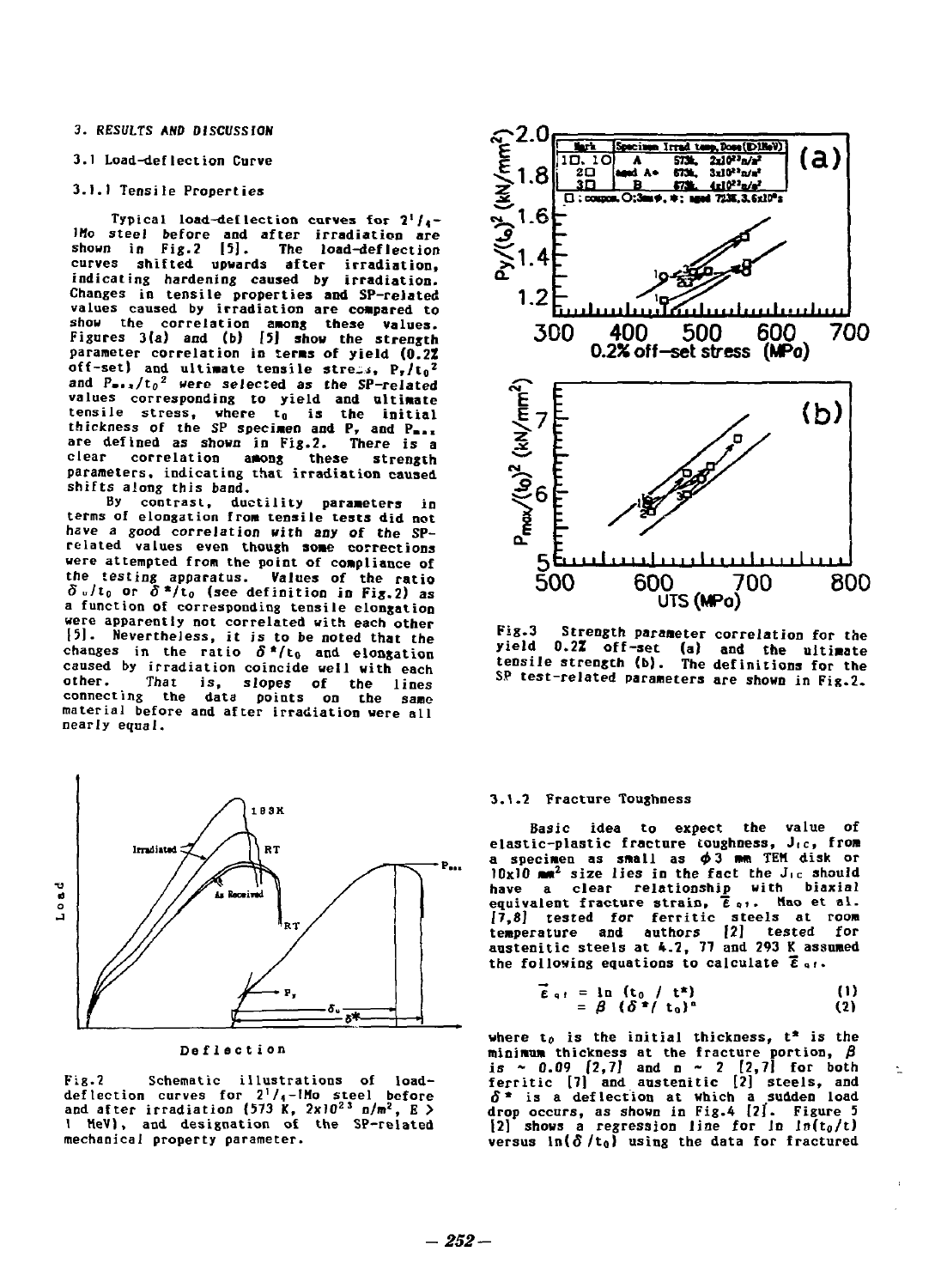**and unbroken specimens for four kinds of**  and unbroken specimens for four kinds of **stable austenitic steels at different**  stable austenitic steels at different **temperatures. Parameters** *0* **and n can be**  temperatures. Parameters βand n can be **obtained from the this linear regression. The**  obtained from the this linear regression. The **calculation of**  $\overline{\epsilon}$  $_{4}$  **using the equation (i)**<br>needs measurement of the specimen thickness **after iiacture. The simplified determination**  after dacture. The s;mplified deter ination **can be made from the load-deflection curve**  can be made from the !oad-deflection curve **with the equation (2).**  with the equation (2】. calculation of  $\overline{\epsilon}$ <sub>s</sub>, using the equation (1)<br>needs measurement of the specimen thickne*ss* 

**Correlation between the J<sub>tc</sub> including** both valid and invalid data and the practical **equivalent strain £\*"r estimated from the** *8\**  **using the above parameters in stable austenitic steels is shown in Fig.6 |2J. Since the J<sup>l</sup> <sup>c</sup> of ductile austenitic steels**  Since the J.c of ductile austenitic steels **obtained at room temperature is invalid,**  obtained at room temperature is iovalid, **linear correlation is rather poor. However, the regression coefficient of the regression coefficient of 686 kJ/m<sup>2</sup> has the regression coefficient of 686 kJ/m<sup>2</sup> has substantial meaning for a qualitative**  substantial meaning for a qualitative **estimation of the relative change in fracture**  estimation of the relative change in fracture toughness d*ee* to neutron irradiation from the **SP test. Figure 7 |7,8] shows a linear**  SP test. Figure 7 (7 8) shows a linear **dependence of J<sup>i</sup> <sup>C</sup> on fracture strain £<sup>q</sup> f for**  dependence of J.c on fracture straio <sup>q</sup> <sup>f</sup>for **various ferritic steels. For practical**  various ferritic steels. For practicaI **application of the SP test to the estimation**  application of the SP test to the estimation of J<sub>ic</sub> above room temperature, an extended **empirical relation among** *6\*, T"i* **and Jic is**  empirical relation amoog O \*, E.. aod J.c is **proposed [21. From a practical point of view,**  proposed 121. From a practical point of view, a way of the J<sub>ic</sub> value evaluation by SP test **using 0 ] im TEH disk is very useful for the**  usingφ3 mm TEH disk is very useful for the **semiquantitative estimation of the relative**  semiquantitative estimatioo of the relative change in fracture toughness due to heavy **neutron irradiation [5,6].**  neutron irradiation [5,&]. equivalent strain  $\widetilde{\mathcal{E}}_{\mathfrak{a}^f}$  estimated from the δ\*<br>using the above parameters in stable<br>austenitic steels is shown in Fig.6 12).



**Fig.4 Load versus deflection curves obtained**  Fig.4 Load versus deflection curves obtained **from the SP tests for two austenitic steels,**  from the SP tests for two austenitic steels, including J2Cr-12Ni-JOHn-5Ho-1I alloy of **including 12Cr-12»i-10Hn-5Mo-N alloy of manganese- and nitrogen-strengthed stable**  manganese- and nitrogen-strengthed stable **austenitic stainless steel which satisfied the**  a~stenitic stainless steel which satisfied the **the requirements of the JAERI box for the**  the requiremeots of the JAERI box for the **Fusion Experimental Reactor (FER)** superconductin<mark>g mag</mark>net structural steels at<br>liquid helium (4.2 K). Arrows indicate the **maximum deflection at fracture,** *6* **\*.**  maximum deflection at fracture δ



Fig.5 Relationship between **In** ln(t<sub>0</sub>/t) and **ln(5/to) for various austenitic steels, after**  ln(o /to} for various austenitic steels, after **the SP tests.**  the SP tests.



**Fig.6** An extended plot of the J<sub>ic</sub> values including invalid J<sub>ic</sub> versus the  $\widetilde{\epsilon}_{gt}$  for **various austenitic steels at test temperatures of 4.2, 77 and 293 K. The short-dashed lines**  various austenitic steels at test temperatures f 4.2, 11 and 293 K. The short-dashed lines **indicate the 95Z confidence limit, while the**  indicate the 95% confidence limi t. while the asterisks identify the invalid J<sub>1c</sub> values at **293 K.**  293 K.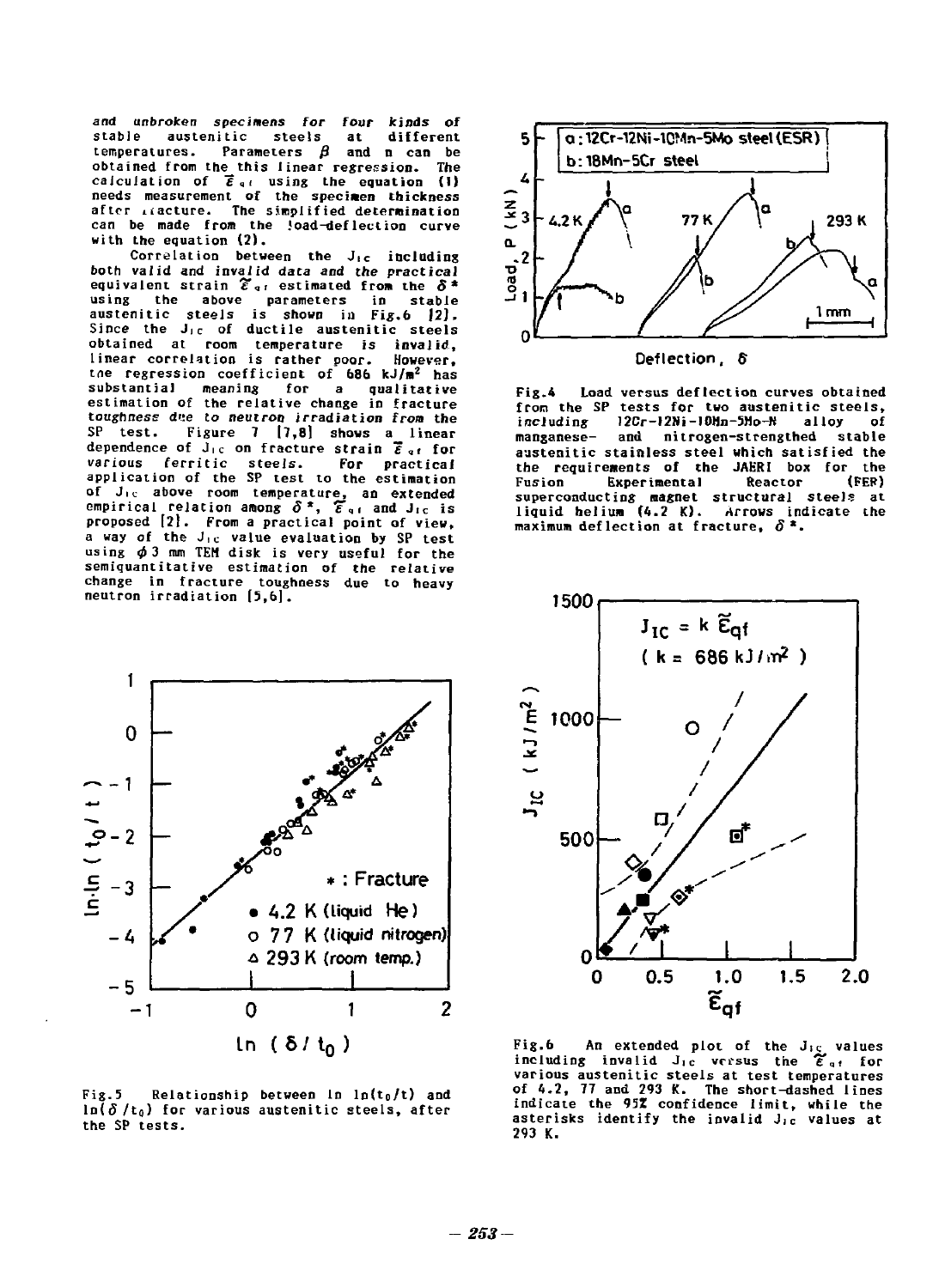

**Fig.7 A linear dependence of measured J,c** *on*  Fig.7 A linear dependence of measured J.c on *E*  $\epsilon$  in elastic-plastic behavior for various **ferritic steels at room temperature.**  ferritic steels at room temperature.

#### **3.2 Temperature Dependence of SP Energy and**  Temperature /)ependence of SP Energy and **DBTT Evaluation** 3.2

### **3.2.1 Ductile-Brittle Transition and DBTT**

**SP energy was defined as the energy consumed up to the onset of macrocracking, which correspond to the area under the load versus deflection curve up to a deflection (J\*. With decreasing test temperature, the**  versus deflection curve up to a deflection δ\* With decreasing test temperature, the **maximum load gradually increases until a**  maximum load gradually increases until a **sudden decrease is observed to accompany a**  sudden decrease is observed to accompany a sudden decrease of deflection, as shown in<br>Fig.8 [1]. Hence, as shown in Fig.9 [1], SP **energy falls drastically at a certain temperature as the temperature decreases.**  energy falls drastically at a certain temperature as the temperature decreases. **This transition temperature (SP-DBTT) has**  This transition temperature (SP-DBTT) has **approximately linear relation with the DBTT**  approximately I inear relation wi th the DBTT **measured by the standard Charpy V-notched test**  mea.ured by the standard Charpy Y-Dotched test **(CVN-DBTT), that is,**  (CVN-/)BTT), that is, SP energy was defined as the energy consumed up to the onset of macrocracking, which correspond to the area under the load

$$
SP-DBTT = \alpha \times CVN-DBTT \qquad (3)
$$

**where** *a* **is the correlation coefficient.**  whera a is the correlation coefficient. **Figure 10 shows an empirical correlation**  Figure 10 shows an empirical correlation **between the DBTT of the CVN test and that of**  between the DBTT of the CVN test and that of **the SP test for the miniaturized specimens of**  the SP test for the mioiaturized specimens of **10 mm<sup>2</sup> coupon and φ3 mm TEM disk in various**<br>kinds of ferritic steels by authors<br>[1,3,5,16], including hot specimens of 2'/<sub>1</sub>-<br>1Mo steel [5]. 10 mm<sup>2</sup> coupon and φ3 mm TEM disk in various<br>cinds of ferritic steels by authors<br>[1,3,5,16], including hot specimens of 2<sup>1</sup>/<sub>4</sub>-<br>lMosteel [5].

**Recently, we have observed a temperature dependence of the cleavage brittle fracture fraction on the fracture surface of the SP**  fraction on the fracture surface of the SP specimens of SQV2A steel. Figure 11 [16] **shows a clear ductile to brittle transition in**  shows a clear ductile to brittle transition in **fracture surfaces. The fracture appearance transition temperature by the SP test (SP-**FATT) can be determined as the temperature **corresponding to the 50 percent point of brittle fracture in fracture surface, observed**  brittle fracture in fracture surface, observed **throughout the whole thickness at the posiiion**  throughout the whole thickness at the pos.tion **of fracture initiation. A correlation between the SP-FATT and the FATT obtained from the CVN**  impact test (CVN-FATT) has been confirmed in ur laboratory [16]. **our laboratory 116).**  Recently, we have observed a temperature<br>dependence of the cleavage brittle fracture fracture surfaces. The fracture appearance transition temperature by the SP test CSPffracture initiation. A correlation between the SP-FATT and the FATT obtained from the CYN



**Fig.8 Examples of load versus deflection**  Fig.8 Examples of load versus deflection curves for SP **tests** of small (10x10x0.25 mm<sup>3</sup>) and TEM disk (3 mm in dia. and 0.25 mm thick) specimens on HT-9 steel tempered for 2 h at **973 K, at various temperatures.**  913 K, at variuus temperatures.



**Fig.9 Temperature dependence of SP energies**  Fig.9 Temperature dependence of SP energies **and mean value line in a Ueibull distribution**  and mean value line in a Weibull distribution **versus test temperature for HT-9 steel, tempered for 2 h at 973 K. Charpy V-notch**  versus test temperature for HT-9 steel, tempered for 2 h at 973 K. Charpy Y-notch **(CVN) energy measurement curve is also shown.**  (CVN) energy measurement curve is also shown.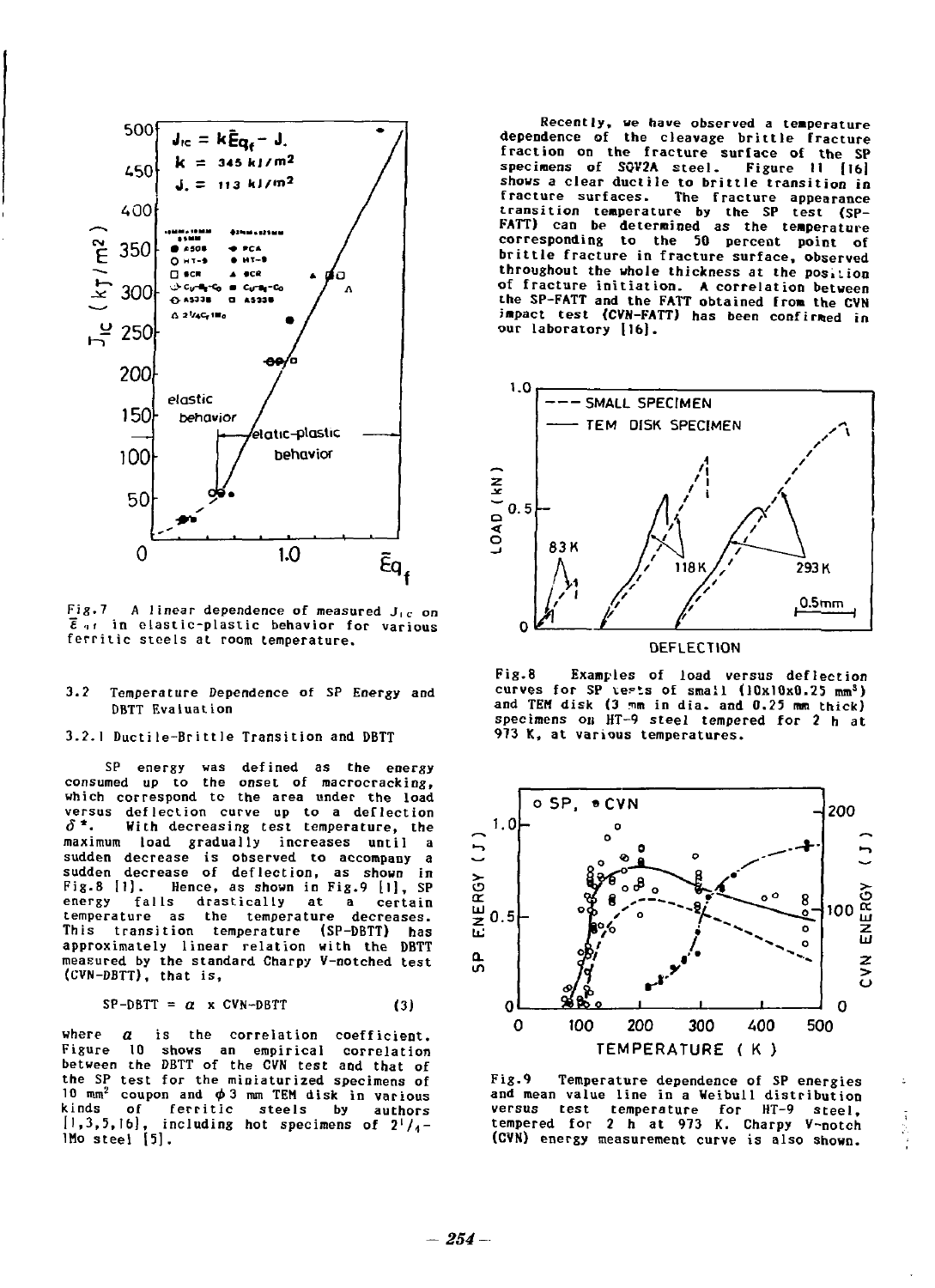

**Fig. 10 Correlation of the DBTT between standard CVN and SP tests for various ferritc**  standard CVN and SP tests for various ferritc **steels.**  steels. Fig.l0 Correlalion of the 08TT between



**Fig.12 Examples of the temperature dependence**  Fig.12 Examples of the temperature dependence **of SP fracture energy estimates based on the**  of SP fracture energy est imates based 00 the **data partitioning method for TEH disk**  data partitiooing method for TEH disk specimens of F-82 steel: (a) all the measured every six data at ten test temperatures, (b) a<br>single datum at six test temperatures. The **single datum at six test temperatures. The middle solid lines show the estimated Eo in**  middle solid lioes show the estimated Eo in **two separated regions. A set of parallel thin**  two separated regions. A set of parallel thin **lines indicates the lower- (5Z failure**  lines indicates the lower- (5% failure **probability) and upper- (951 failure**  probabi 1 i ty) and upper- (95% failure **probability) bound fracture energies.**  probability) bound fracture energies.



**Fig.U Temperature dependence of brittle**  Fig.ll Temperature dependeoce of brittle **fracture surface and shift of FATT for SQV2A**  fracture surface and shift of I'ATT for SQV2A **steel with aging at 723 K for 3000 h, in SP**  steel with agiog at 723 K for 300 ", io SP **test.**  test.

#### **3.2.2 Reliable DBTT Determination Based on**  ael iable 08TT Oeterminatioo 8ased on **the Statistical Analysis**  the Statistical Analysis 3.2.2

**There is a SP-energy scatter caused by**  There is a SP-energy scatter caused by **unavoidable microstructural heterogeneity to**  uoavoidable microstructural heterogeoeity to cracking in a miniature specimen of **engineering alloys, as shown in Fig.<sup>0</sup> . The**  engineering alloys, as shown io Fig.9. The **authors [1,31 have succeeded in the temperature dependence of SP fracture energies**  authors [1 3) have succeeded in the temperature depeodence of SP fracture eoergies **with scatter in miniaturized testing could give reliable information on the DBTT by use**  with scatter in minioturized testing could give reliable ioformatioo 00 the OBTT by use **of the statistical analysis based on the**  of the statistical aoalysis based on the **Veibull distribution. We adopted the Weibull**  Weibull distribution. We ndopted the Weibull **distribution of the following equation to**  distribution of the follcwiog equatioc to **express the probability distribution of SP**  express tne probability distribution of SP **energy,**  energy,

$$
F(x) = 1 - \exp\{-x/E_0\}^m
$$
 (4)

**where m (shape parameter) and Eo are**  where m (shape parameter) aod Eo are **distribution parameters. The detailed**  distribution parameters. The detailed **procedure is described in the previous papers**  procedure is described io the previous papers **[1,3]. Figure 12 [3] shows the examples of**  [1 3]. Figure 12 [3] sh。 同 the e~a;QPles of **the temperaure dependence of SP energy estimates based on the data partitioning**  the temperaure depeodeoce of SP eoergy estimates based 00 the data partitioniog **method for TEH disk specimens of F-82 steel.**  method for TEH disk specimeos of 1'-82 steel. **Figure 12(b) shows an estimation required from**  Figure 12(b) shows an estirnation required from **a few data on the background of smaller**  a few data 00 the backgrouod of smaller irradiation volumes. The practical<br>determining procedure of the minimum quantity **of irradiated specimens for the reliable DBTT**  of irradialed specirnens for the reliable OBTT **evaluation prior to irradiated material SP**  evaluation prior to irradiated material SP **testing in the hot cell, with the aid of**  testing in the hot cell, with the aid of **statistical analysis has been summarized in a**  statistical analysis has been summarized in a flow diagram of Fig.13 [3]. irradiation volumes. The practical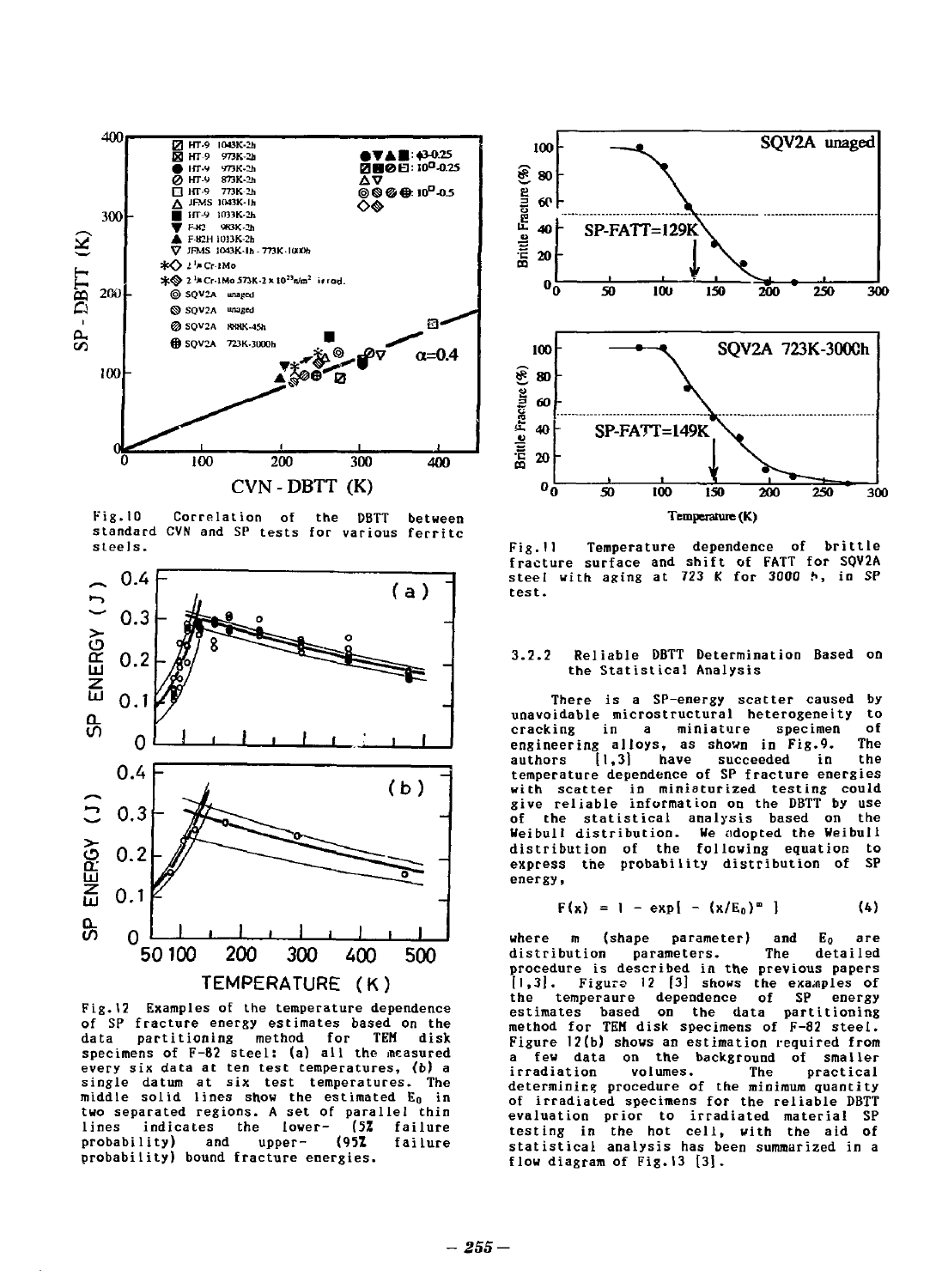

**Fig.13 Flow diagram for the determination of**  Fig.13 Flow diagram for the determination of **the minimum quantity of irradiated specimens**  the minimum quant i ty of irradiated specimens **prior to irradiated material SP-DBTT testing.**  prior to irradiated material SP-OBTT testing. **The experiment concerning the irradiated**  The exper iment concerning the i rradiated **materials is surrounded by a thick broken**  materials is surrounded by a thick broken **1 ine.**  ! ine.

**3.2.3 Small Punch DBTT Testing Using Neutron-**3.2.3 Sma!l Punch DBTT Testing Using Neutron-**Irradiated Specimens**  lrradiated Specimens

**Figure 14 shows the SP energy transition**  Figure 14 shows the SP energy transition **curves for neutron-irradiated coupon specimens**  curves for neutron-irradiated coupon specimens of normalized and tempered 2<sup>1</sup>/<sub>4</sub>-1Mo ferritic **steel [5]. The DBTT s:,ift was about 17 K**  stee! [5]. The DBTT s:.ift was about 17 K **before and after irradiation. By contrast.**  be[ore and after irradiation. By contrast,



**Fig.14 SP energy and Charpy transition curves**  Fig.14 SP energy and Charpy transition curves **before and after irradiation at 573 K to 2 x 1 0 <sup>2</sup> <sup>3</sup> n/m2 (E > I MeV).**  before and after irradiation at 573 K to 2 x <sup>10</sup>23 n/m2 (E > 1 HeV).

**the DBTT shift determined from the ductile-**the 08TT shift determined from the ducti lebrittle transition curve in Charpy tests was **30 K. This DBTT shift before and after**  30 K. This 08TT shift before and after **neutron irradiation is plotted in Fig. 10, and**  neutron irradiation is plotted in Fig. 10'and **lies in the SP-DBTT/CVN-DBTT correlation**  1 ies in the SP-OBTT/CVN-OBTT correlation **obtained from the various kinds of cold**  obtained [rom the various kinds of cold **specimens. All of these seem to show**  specimens. AIl of these seem to show reasonable agreement. Besides the **DBTT correlation, an important fact is that the**  correlation, an important fact is that the **fracture appearance changed clearly after the**  fracture appearance changed clear!y after the irradiation, and the load/deflection curve **changed accordingly. That is, for the**  changed accordingly. That is, for the **radiation-embrittled specimens, the load fails in a stepwise manner after the maximum load as**  in a stepwise manner after the maximum load as **shown in Fig.2, possibly due to crack**  shown in Fig.2, possibly due to crack **branching. This indicates the possibility of**  branching. This indicates the possibility of evaluation of radiation embrittlement based on **fractography-oriented analysis, such as**  fractography-oriented analysis, such as **Fig.II, together with the analysis of**  Fig.ll, together with the aalysis of **load/deflection curve, DBTT, other mechanical**  load/deflection curve, OBTT, other mechanical properties and microstructures.

**A certain number of SP test on neutron-**A certain number of SP test on neutron**irradiated specimens using the 3 mm diameter**  irradiated specimens using the 3 mm diameter **TEM disks has been successfully done for the**  TEH disks has been successfully done for the determination of the reliable DBTT [6]. Only **5 to b TEM disk specimens were tested at**  to b TEH disk specimens were tested at **temperatures from 113 K to 300 K for low**  temperatures from 113 K to 300 K for low exportation ferritic steels of F-82 and F-82H,<br>according to the test procedure to determine **according to the test procedure to determine the DBTT with the aid of statistical analysis**  the DBTT with the aid of statistical analysis **by authors [31. The result is encouraging the**  by authors [3J. The result is encouraging the idea that the determination of DBTT would<br>possible with limited number of irradiated **specimens.**  specimens.

**Incorporating a property-related correlation with SP testing will be a future**  correlation with SP testing will be a future **subject when we will deal with material**  subject when we will deal with material **subjected to a higher dose.**  subjected to a higher dose. Incorporating a property-related